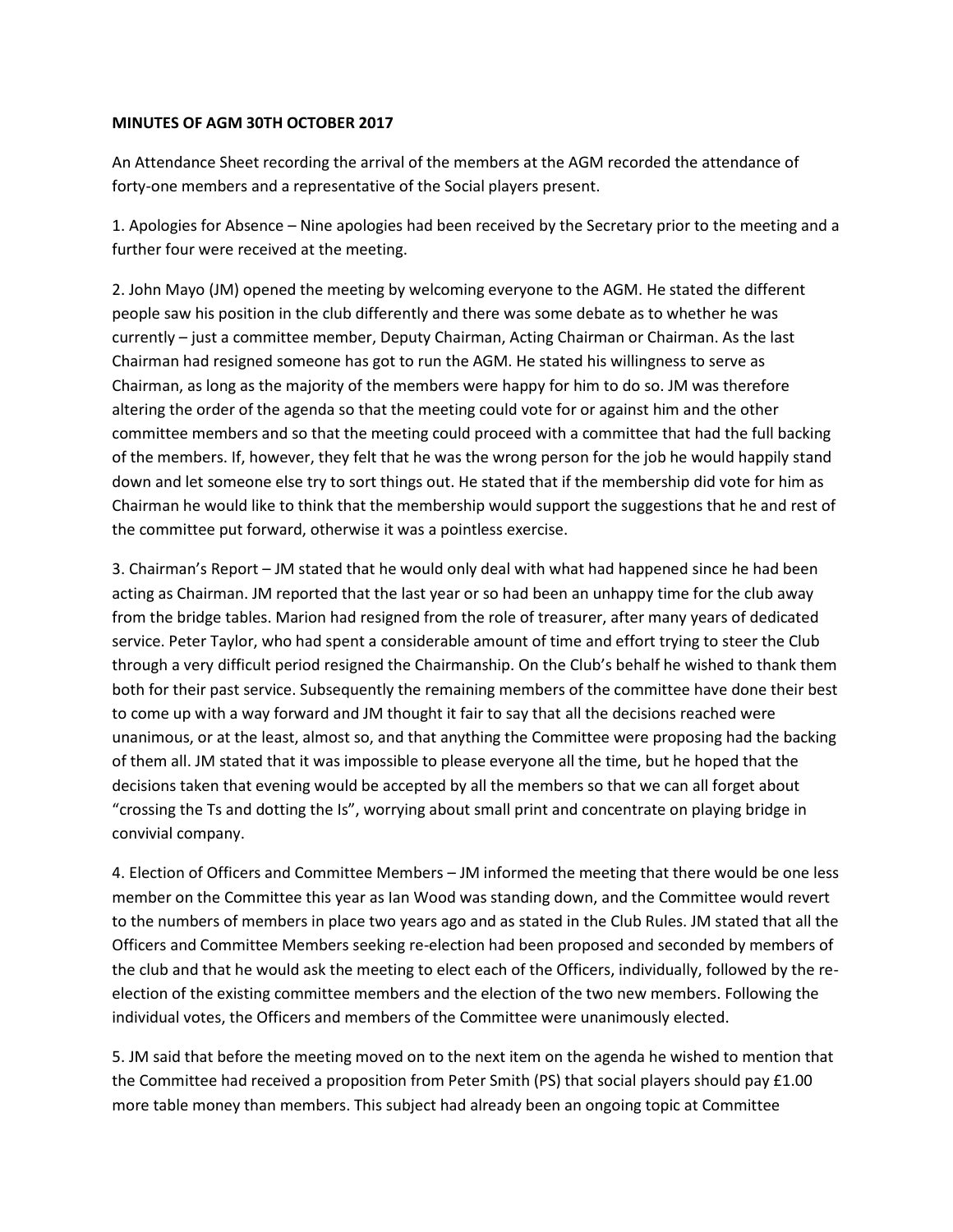meetings for some time. PS withdrew his proposition after the Committee included the differential in the Bye-Laws. However, it remained a controversial decision and JM asked for an informal show of hands to see what support there was for the differential – it would not be binding, but if the majority voted against the increase JM would ensure that it was brought up again at the next committee. JM asked for the show of hands, and a majority voted in favour of the change.

6. Minutes of the SGM 22nd August 2016 – PS stated that they were incomplete as both the proposals presented at the meeting were not attached to the MInutes. Peter Taylor (PT) stated that the complete document had been published on the Club's website for over a year. The Chairman asked the meeting to vote on acceptance of the Minutes. There was a very substantial majority if favour of accepting the SGM Minutes.

7. Minutes of the AGM 7th November 2016 – PS stated that the amended Rules of the club were incorrect and they did not mention the Social Players. JM said that the Social Players were not members of the Club so were not governed by the Rules, but by the Bye-Laws which had been amended to include matters relating to Social Players. Marion Shewell (MS) asked why there had been a change to Point 8 In the Rules – general meeting of the Club from October or November to "on a date to be fixed by the committee". Did this mean that the AGM would be moved to end of the year instead of the current period . JM responded that the AGM would take place within the current time frame and that it was not necessary to move it. MS did not agree. PS was not in agreement with the amended Rules and offered to review them again and present them at another meeting. JM stated that the Committee were very grateful for all the work that PS had done on the Rules over the last year or two, but, the members would be asked to vote on the document put before them at this AGM. The AGM Minutes were overwhelmingly accepted by the membership.

## 8. Matters Arising –

i) Social representative – JM invited Stewart Anderton (SA) a representative of the social players to address the meeting. SA explained that the social players were not a cohesive group, but individuals who were very dissatisfied with the behaviour and performance of the WBU , especially the problems caused to clubs in the region by their decision that all clubs had to be affiliated to WBU. The increase in table money was very disappointing. Some players would have been prepared to make a donation to the club, but were not prepared to pay funds to the WBU. SA did not feel that they were a drain on the club finances, but were contributing to the profits of the club.

ii) The updated Bye-Laws for the Conduct and Affairs of the Club were presented at the meeting, including the fact that there would be no requirement for members following their 90th birthday (who been continuous members for at least ten years) to pay an annual club subscription. Doreen Griffiths asked if that included WBU membership and this was confirmed. There was also a query regarding the number of times that Visitors could play at the club before being asked to become members. JM agreed that there was no particular logic to the number, that it had been in the Bye-Laws for some time, but that he felt this was a matter of discretion for the Committee. Bridget Evans suggested that the members should put their trust in the Committee to do what was necessary, and this was met with approval by the members.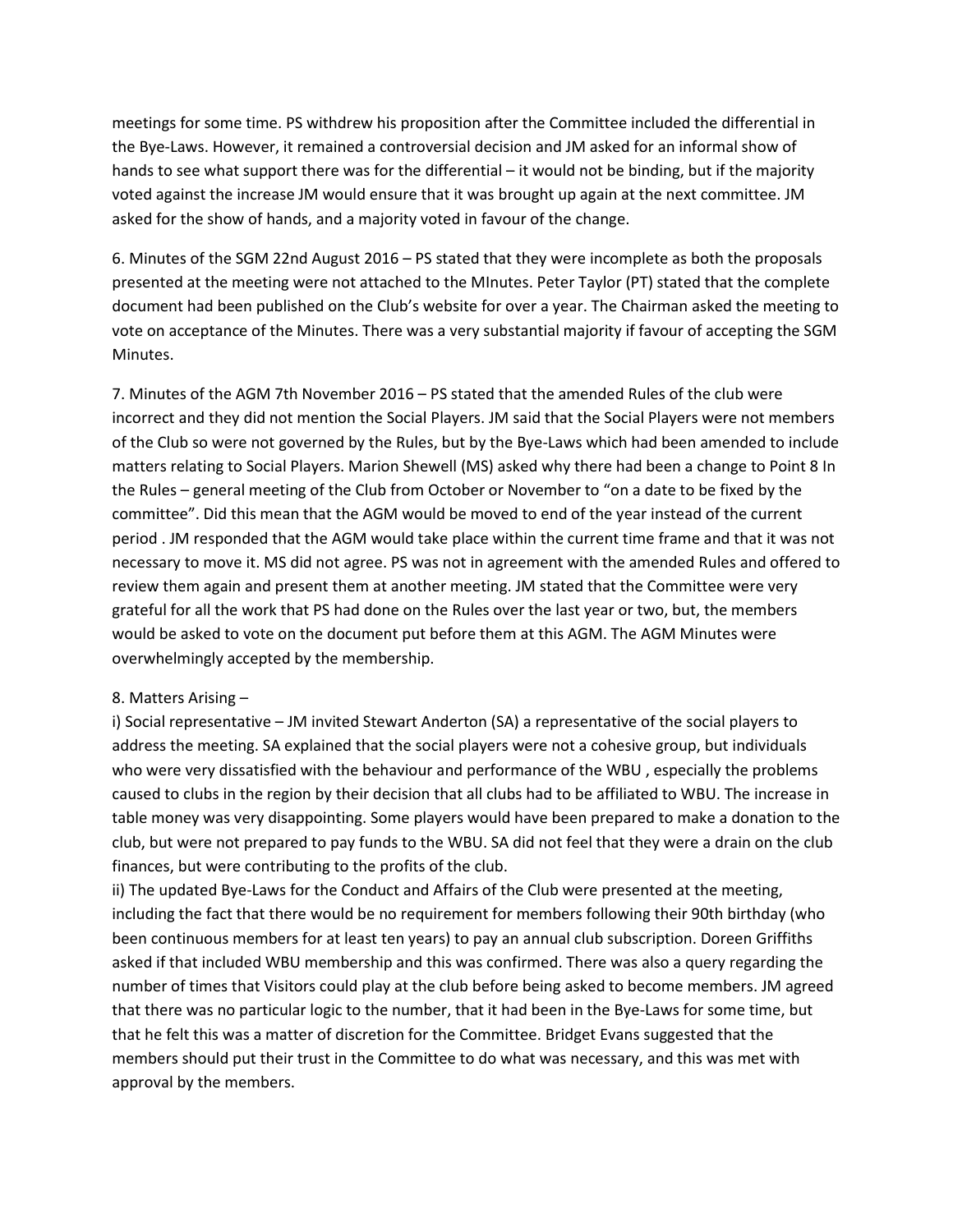9. Treasurers Report – John Whiteside (JW) thanked Marion for her hard work as Treasurer. He informed the meeting that he had opened a Bank Account with Barclays for the Club and this would mean that the account could be managed on-line, and that he would be able to write cheques for payments by the Club. He went on to say that attendance at Club evenings had dropped this year, and there had been occasions, particularly on a Wednesday evening when there had been as few as 3 tables. In the long term this would be unsustainable and JW will monitor the situation. JW also informed the meeting that he understood that The Palmer Centre were going to undertake a review of rental charges (this was confirmed by Marjorie Terrill) and whilst the rent charged to the Club was very reasonable, an increase instituted by The Palmer Centre would result in a review of the table money paid by members, and would probably result in an increase in table money. There was a suggestion from the floor, that prize money was abolished, and a show of hands following the suggestion resulted in a majority of members willing to abolish the table money. It was agreed that this suggestion would not be adopted at this stage, but the Committee would discuss the position at the next Committee meeting. JW then thanked Hugh Green for auditing the accounts for the Club and gave a brief overview of the figures, explaining about the depreciation of assets and confirming that the Clubs finances were in a healthy state. MS asked when the AGM would be moved to – JW responded that the AGM would be held within the normal timescale after the completion of the annual accounts. Marjorie Terrill proposed adoption of the accounts and Doreen Griffiths seconded

10. Appointment of Auditor – The Treasurer stated that Hugh Green had indicated that he was prepared to continue in the role. Sandra Gregory proposed and Alethea Tonner seconded that he should continue. This was overwhelmingly accepted.

## 11. Motions Received –

i) "A member shall be eligible to play in Club competitions provided that he/she has been a member for three months or longer" Proposer Peter Smith, Seconder Marion Shewell. PS explained that Clubs such as Newport and Bristol imposed this restriction to prevent new people joining their Club (whose ability was unknown to the Club) and then immediately entering competitions where there were large monetary prizes, and winning. The three month period gave the Clubs time to assess the players ability and impose handicaps as necessary. PS acknowledged that CABC was not holding competitions of that nature, and it would simply be putting the rule in place in case it was needed for the future. Brian Harden disagreed stating that is more important for the Club to be as flexible as possible to encourage new members to play. The motion was put to the vote and defeated there only being 9 members in favour.

ii) "that a vote be taken to decide whether or not to keep the dealing machine which is on sale of return". Proposer Gail Jones, Seconder Helen Street. Gail firstly questioned whether the Committee had the authority of the members to purchase the Dealing Machine. PT referred back to the Minutes of the previous AGM and clarified that the Committee did have the authority to proceed with the purchase. Gail then went on to explain why she had proposed the motion, stating that she found the distribution of the hands very odd and that they were difficult to play, and that the Newport Bridge Club dealing machine did not deal such odd hands. Tony Waters also said that he found the hands awkward and not